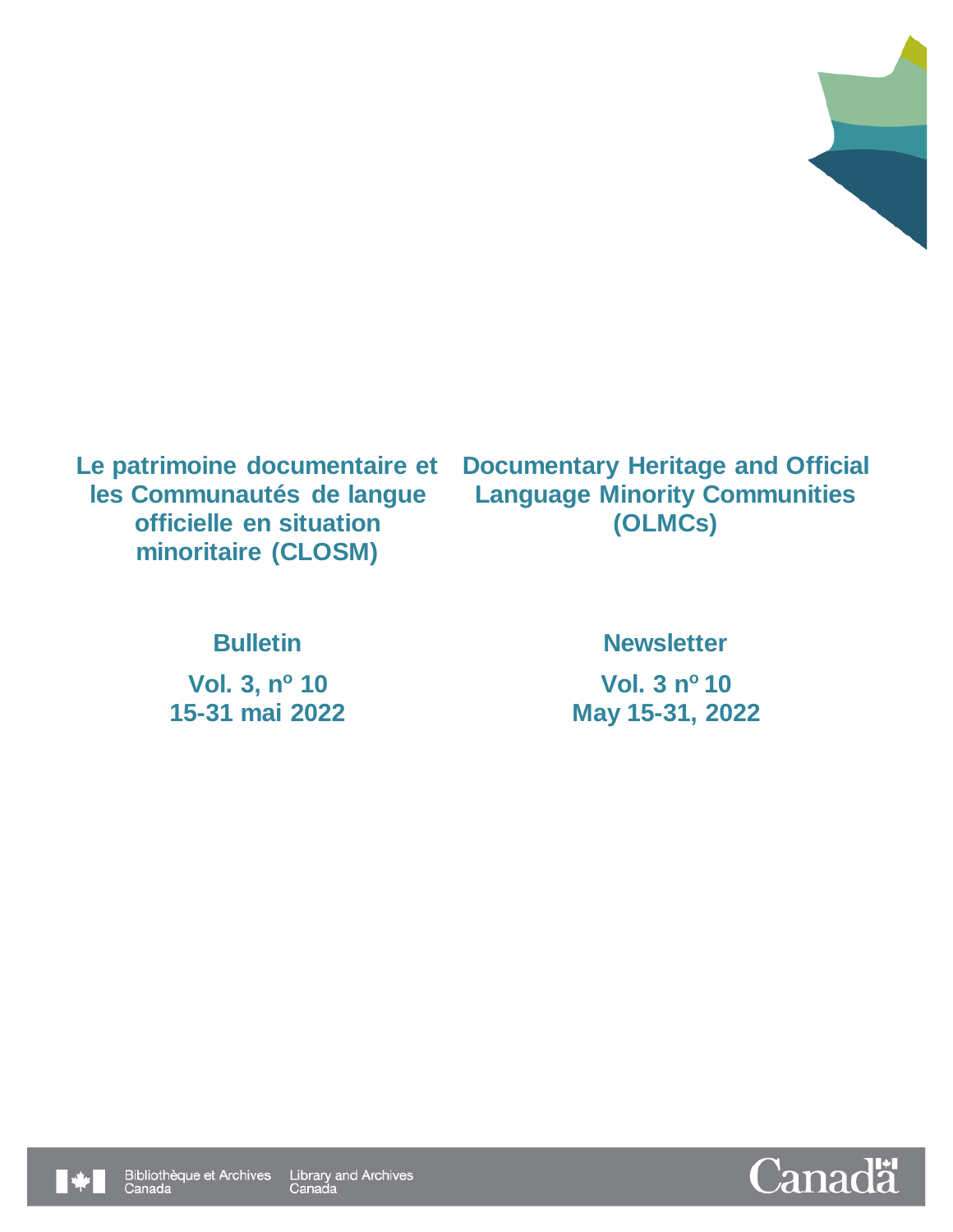# <span id="page-1-0"></span>Table des matières / Table of Contents

Veuillez noter que le Bulletin sera en pause en juin et reviendra à la mi-juillet. / Please note that the Newsletter will be on pause in June and will be back in Mid-July.

| 1. NOUVELLES DES RÉSEAUX ET DES MEMBRES / NEWS FROM NETWORKS AND MEMBERS 4            |  |
|---------------------------------------------------------------------------------------|--|
|                                                                                       |  |
|                                                                                       |  |
|                                                                                       |  |
|                                                                                       |  |
|                                                                                       |  |
| Comité permanent des langues officielles / Standing Committee on Official Languages 5 |  |
|                                                                                       |  |
|                                                                                       |  |
|                                                                                       |  |
|                                                                                       |  |
| Plan d'action pour les langues officielles / Action Plan for Official Languages 6     |  |
|                                                                                       |  |
|                                                                                       |  |
|                                                                                       |  |
|                                                                                       |  |
|                                                                                       |  |
|                                                                                       |  |
|                                                                                       |  |
|                                                                                       |  |
|                                                                                       |  |
|                                                                                       |  |
|                                                                                       |  |
|                                                                                       |  |
|                                                                                       |  |
|                                                                                       |  |
|                                                                                       |  |
|                                                                                       |  |
|                                                                                       |  |
|                                                                                       |  |
|                                                                                       |  |
|                                                                                       |  |
|                                                                                       |  |
|                                                                                       |  |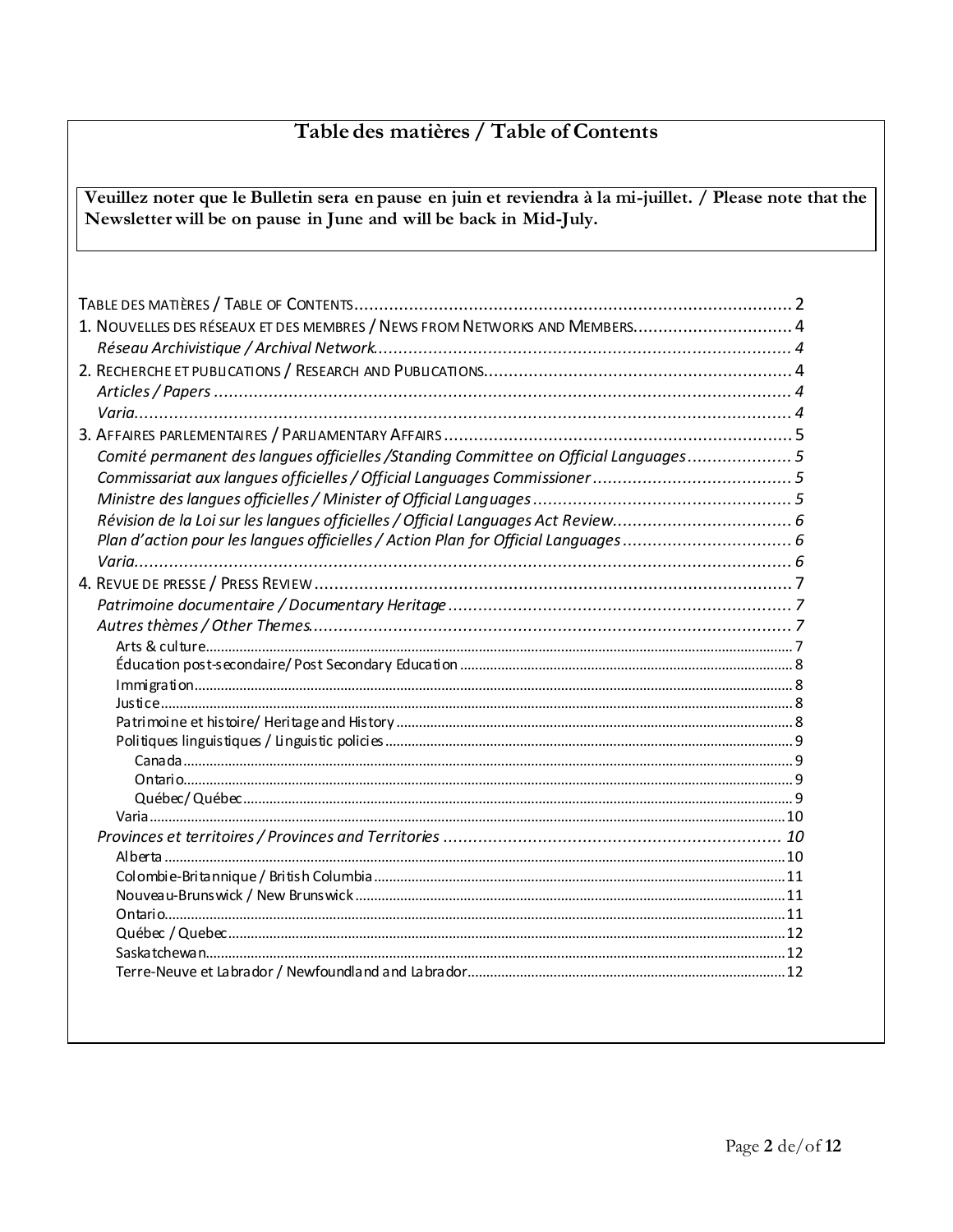| Note de la rédaction                                                | <b>Editor's Note</b>                                                             |
|---------------------------------------------------------------------|----------------------------------------------------------------------------------|
| Ce Bulletin est produit à titre informatif seulement. On y trouve : | This Newsletter is produced for information purposes only. It                    |
| Des informations relatives aux membres et aux réseaux               | contains:                                                                        |
| collaboratifs mis en place par Bibliothèque et Archives             | Information about members and collaborative networks                             |
| Canada;                                                             | established by Library and Archives Canada;                                      |
| Une sélection d'informations relatives aux CLOSM touchant           | A selection of information about OLMCs that relates to their                     |
| leur patrimoine, et plus spécifiquement leurs archives et           | hentage, and more specifically their archives and libraries, as                  |
| bibliothèques, ainsi que leur culture en général.                   | well as their culture in general.                                                |
| Les informations sont présentées dans leur langue d'origine. La     | The information is presented in its original language. The editorial             |
| rédaction n'est pas responsable du maintien ou du contenu des       | staff is not responsible for the maintenance or content of the                   |
| hyperliens.                                                         | hyperlinks.                                                                      |
| Vous êtes invités à le partager dans vos réseaux.                   | You are invited to share it in your networks.                                    |
| Pour recevoir les prochains numéros, veuillez adresser votre        | To receive future issues, please send your request at dosm-                      |
| demande à dosm-olmc@bac-lacgcca                                     | olmd@bac-lacecca.                                                                |
| Vous pouvez consulter les anciens numéros du Bulletin joi et joi.   | You could consult older editions of the Newsletter <u>here</u> and <u>here</u> . |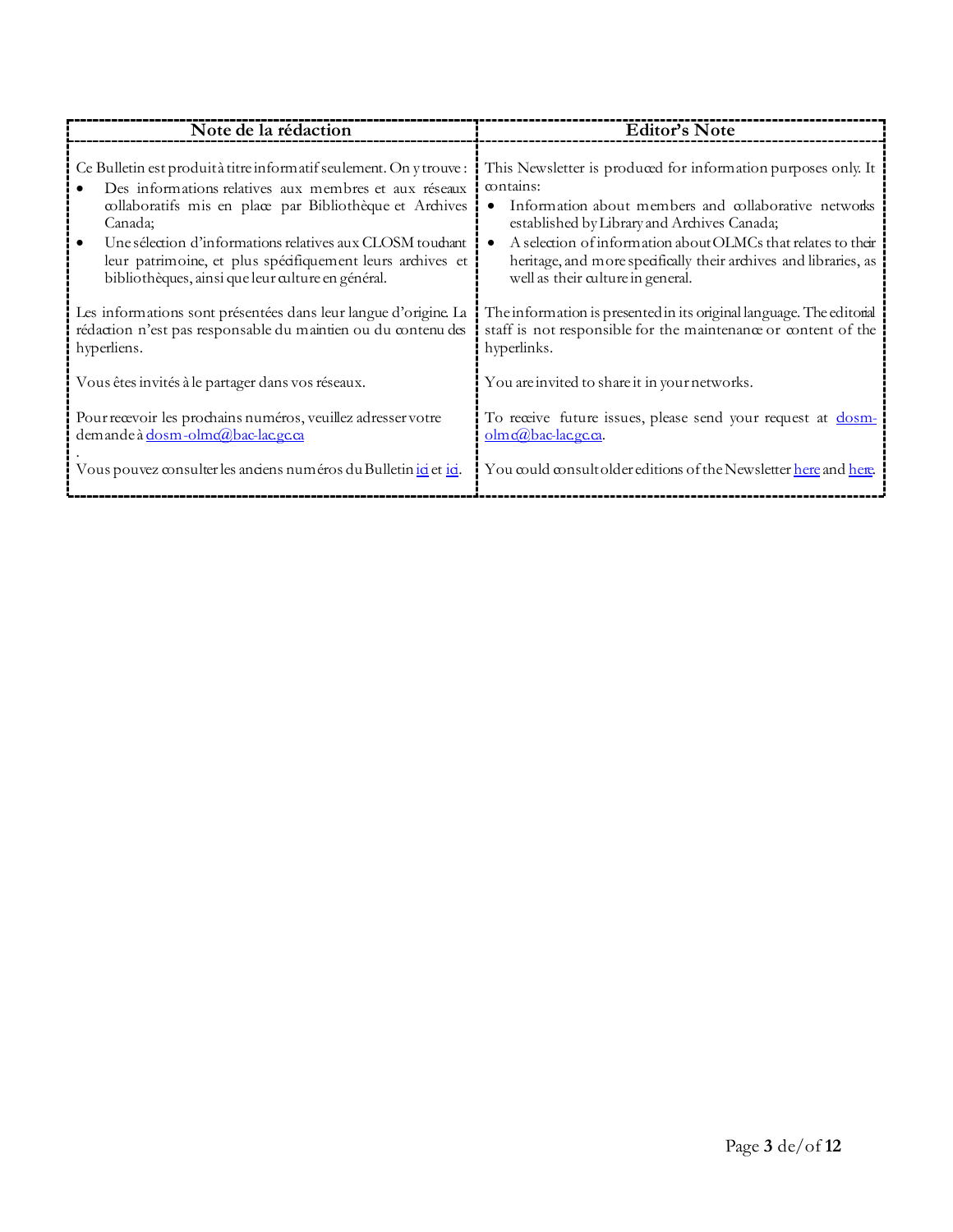# <span id="page-3-0"></span>**1. Nouvelles des réseaux et des membres / News from Networks and Members**

<span id="page-3-1"></span>**Réseau Archivistique / Archival Network** 

**Quebec English-speaking Communities Research Network (QUESCREN)/ Réseau de recherche sur les communautés québécoises d'expression anglaise (QUESCREN)**

Patrick Donovan, "[The Best-Treated Minority in the World: Historical and Discursive Analysis of a](https://www.concordia.ca/content/dam/artsci/scpa/quescren/docs/QUESCREN_Working_Paper_5_Donovan.pdf)  [Cliché](https://www.concordia.ca/content/dam/artsci/scpa/quescren/docs/QUESCREN_Working_Paper_5_Donovan.pdf)", QUESCREN Working Paper no. 5

Patrick Donovan, *[La minorité la mieux traitée au monde. Analyse historique et discursive d'un cliché](https://www.concordia.ca/content/dam/artsci/scpa/quescren/docs/Working_Paper_5_Donovan_FRA.pdf)*, Document de travail QUESCREN no 5, Mars 2022

New QUESCREN Event Videos Online Our YouTube page

- Hugh Maynard, ["The Social Solidarity Economy and Quebec's English](•%09https:/www.youtube.com/watch?v=oV85WbH7_wk)-Speaking [Communities](•%09https:/www.youtube.com/watch?v=oV85WbH7_wk)"
- $\bullet$  "[Launch of QUESCREN's Community Knowledge Open Library \(CKOL\)](https://www.youtube.com/watch?v=R6Z6LSGcvFc)"
- Jérôme Mélançon and Sean E. Moore, "A Feeling of Minoritization: English-Speaking [Quebecers after Bill 96](https://www.youtube.com/watch?v=R6Z6LSGcvFc)"
- Patrick Donovan "[The Best Treated Minority in the World](https://www.youtube.com/watch?v=0w0Ao-c4qVs)': Genealogy of a Cliché"

O'Donnell, Lorraine. ["Histoire populaire du Québec d'expression anglaise: un projet pour la vitalité](https://www.erudit.org/fr/revues/hq/2022-v27-n3-hq06946/98648ac.pdf)  [de la communauté anglophone du](https://www.erudit.org/fr/revues/hq/2022-v27-n3-hq06946/98648ac.pdf) Québec." *Histoire Québec*, 2022.

#### **Société historique francophone de l'Alberta (SHFA)**

Société historique francophone de l'Alberta, « [Le 150e anniversaire de Lamoureux](https://lefranco.ab.ca/150-ans-village-freres-quebecois-joseph-francois-lamoureux-fort-edmonton/) », *Le Franco*, 17 mai

### <span id="page-3-2"></span>**2. Recherche et publications / Research and Publications**

#### <span id="page-3-3"></span>**Articles / Papers**

*[Journal of Eastern Townships Studie](https://umaine.edu/canam/wp-content/uploads/sites/149/2021/09/00_JETS-49-1.pdf)s / Revue d'études des Cantons-de-l'Est* No. 49 (2021): 27–47.

- Bosworth, Yulia. "'French Is Growing, We Are Declining!' : English-Speaking Quebecers' Discursive Construction of Identity and Belonging in the Context of the 2018 Provincial Election English-Language Party Leaders Debates."
- Martin, Gabriel. "Sur Les Traces d'Anna Canfield, Aux Interstices Des Archives." Journal of Eastern Townships Studies / Revue d'études des Cantons-de-l'Est No. 49 (2021): 85–104.

*Constitutional Forum constitutionnel* Vol. 31, no. 1 (2022): 19–28.

- Guénette, Dave, and Félix Mathieu. "[Minority Language School Boards and Personal](https://journals.library.ualberta.ca/constitutional_forum/index.php/constitutional_forum/article/view/29438/21430)  Federalism in Canada — [Recent and Ongoing Developments in Quebec](https://journals.library.ualberta.ca/constitutional_forum/index.php/constitutional_forum/article/view/29438/21430).", p. 19-28
- Peach, Ian. "Ouebec Bill 96 [Time For a Primer on Amending the Constitution](https://journals.library.ualberta.ca/constitutional_forum/index.php/constitutional_forum/article/view/29424/21419)", 1–8.

#### <span id="page-3-4"></span>**Varia**

CEFAN. Adéla Šebková est partie à la rencontre de francophones.

- $\bullet$  [Septième arrêt = Halifax, Nouvelle-Écosse.](https://www.youtube.com/channel/UCK-Q1Sy0uCGjZsBZS2Fda7w)
- **Quatrième arrêt en [deux temps 2\) Baie Sainte-Marie, Nouvelle-Écosse.](https://www.youtube.com/watch?v=sZzyvXykJWE...)**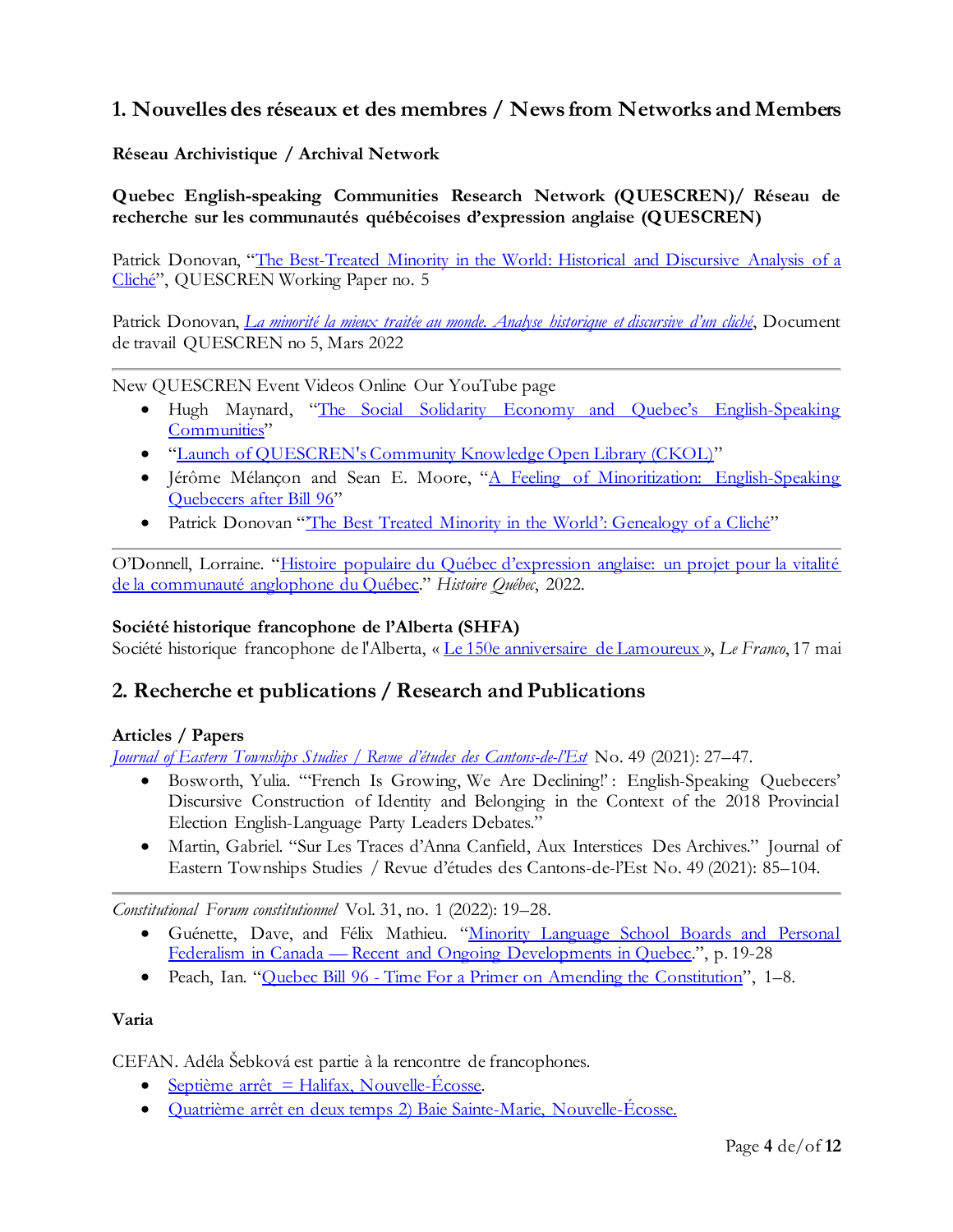Podcast ["Leonard Cohen manuscript found at McMaster University reveals Cohen's thoughts about](http://hamiltonjewishnews.com/the-mystery-leonard-cohen-manuscript)  [Yom Kippur War](http://hamiltonjewishnews.com/the-mystery-leonard-cohen-manuscript)"

Éva Guillorel, « [D'où vient la Complainte de Louisbourg ?](https://acadiensis.wordpress.com/2022/05/23/dou-vient-la-complainte-de-louisbourg/) » », Blogue Acadiensis, 23 mai

Alexandre Pettem, *[Sense of Belonging Among English-Speaking Youth in Québec: Confronting Isolation through](https://static1.squarespace.com/static/604060a7a5b9cd021142375e/t/6283d2c106f96126026e2766/1652806339550/Sense+of+Belonging+ACFAS+Paper+2022.pdf)  Digital [Community-Building](https://static1.squarespace.com/static/604060a7a5b9cd021142375e/t/6283d2c106f96126026e2766/1652806339550/Sense+of+Belonging+ACFAS+Paper+2022.pdf)*, Y4Y research Report, May 11

## <span id="page-4-0"></span>**3. Affaires parlementaires / Parliamentary Affairs**

<span id="page-4-1"></span>**Comité permanent des langues officielles /Standing Committee on Official Languages** 1st session, 44th Parliament/1re session, 44e législature

Evidence: No. 19, [Monday, May 9](https://publications.gc.ca/collections/collection_2022/parl/xc60-1/XC60-1-2-441-19-eng.pdf) Témoignages : N° 19, lundi [9 mai](https://publications.gc.ca/collections/collection_2022/parl/xc60-1/XC60-1-2-441-19-fra.pdf)

<span id="page-4-2"></span>**Commissariat aux langues officielles / Official Languages Commissioner**

*[Vigie de la mise en œuvre du Plan d'action pour les langues](https://publications.gc.ca/collections/collection_2022/clo-ocol/SF31-156-2022-fra.pdf) officielles 2018-2023 : Investir dans notre avenir. Analyse [et recommandations pour le prochain plan quinquennal](https://publications.gc.ca/collections/collection_2022/clo-ocol/SF31-156-2022-fra.pdf)*. Mai 2022, 22 p.

*[Monitoring the Implementation of the Action Plan for Official Languages 2018-2023: Investing In Our Future.](https://publications.gc.ca/collections/collection_2022/clo-ocol/SF31-156-2022-eng.pdf)  [Analysis and Recommendations for the Next Five-Year Plan](https://publications.gc.ca/collections/collection_2022/clo-ocol/SF31-156-2022-eng.pdf)*. May 2022, 20 P.

Pascal Vachon, « [La bureaucratie fédérale : un fardeau pour les organismes francophones](https://onfr.tfo.org/bureaucratie-organismes-francophones-plan-action-langues-officielles/) », *ONfr+*, 18 mai

Benjamin Vachet, « [Langues officielles : des initiatives satisfaisantes à améliorer, dit le](https://ici.radio-canada.ca/nouvelle/1884465/plan-action-langues-officielles-raymond-theberge-commissaire-suivi)  [commissaire](https://ici.radio-canada.ca/nouvelle/1884465/plan-action-langues-officielles-raymond-theberge-commissaire-suivi) », *ICI Ottawa-Gatineau*, 18 mai

Podcast: ["Let's Talk Bilingualism."](https://www.clo-ocol.gc.ca/en/publications/podcasts) Balado : « [Parle-moi de ton bilinguisme](https://www.clo-ocol.gc.ca/fr/publications/balados) »

#### <span id="page-4-3"></span>**Ministre des langues officielles / Minister of Official Languages**

« [Les gouvernements du Canada et de la Colombie-Britannique investissent plus de 4,7 millions de](https://www.canada.ca/fr/patrimoine-canadien/nouvelles/2022/05/les-gouvernements-du-canada-et-de-la-colombie-britannique-investissent-plus-de-47millions-de-dollars-dans-leducation-postsecondaire-en-francais-en-.html)  dollars dans l'éduca[tion postsecondaire en français en Colombie-Britannique](https://www.canada.ca/fr/patrimoine-canadien/nouvelles/2022/05/les-gouvernements-du-canada-et-de-la-colombie-britannique-investissent-plus-de-47millions-de-dollars-dans-leducation-postsecondaire-en-francais-en-.html) », communiqué, 25 mai

"[The governments of Canada and British Columbia invest more than \\$4.7 million in French-language](https://www.canada.ca/en/canadian-heritage/news/2022/05/the-governments-of-canada-and-british-columbia-invest-more-than-47million-in-french-language-postsecondary-education-in-british-columbia.html)  [postsecondary education in British Columbia](https://www.canada.ca/en/canadian-heritage/news/2022/05/the-governments-of-canada-and-british-columbia-invest-more-than-47million-in-french-language-postsecondary-education-in-british-columbia.html)", News release, May 25, 2022

« [Les gouvernements du Canada et du Nouveau-Brunswick octroient plus de 6,6 millions de dollars](https://www.canada.ca/fr/patrimoine-canadien/nouvelles/2022/05/les-gouvernements-du-canada-et-du-nouveau-brunswick-octroient-plus-de-66-millions-de-dollars-au-college-communautaire-du-nouveau-brunswick.html)  [au Collège communautaire du Nouveau-Brunswick](https://www.canada.ca/fr/patrimoine-canadien/nouvelles/2022/05/les-gouvernements-du-canada-et-du-nouveau-brunswick-octroient-plus-de-66-millions-de-dollars-au-college-communautaire-du-nouveau-brunswick.html) », communiqué, 27 mai

"[Governments of Canada and New Brunswick provide more than \\$6.6 million to Collège](https://www.canada.ca/en/canadian-heritage/news/2022/05/governments-of-canada-and-new-brunswick-provide-more-than-66million-to-college-communautaire-du-nouveau-brunswick.html)  [communautaire du Nouveau-Brunswick](https://www.canada.ca/en/canadian-heritage/news/2022/05/governments-of-canada-and-new-brunswick-provide-more-than-66million-to-college-communautaire-du-nouveau-brunswick.html)", News release, May 27, 2022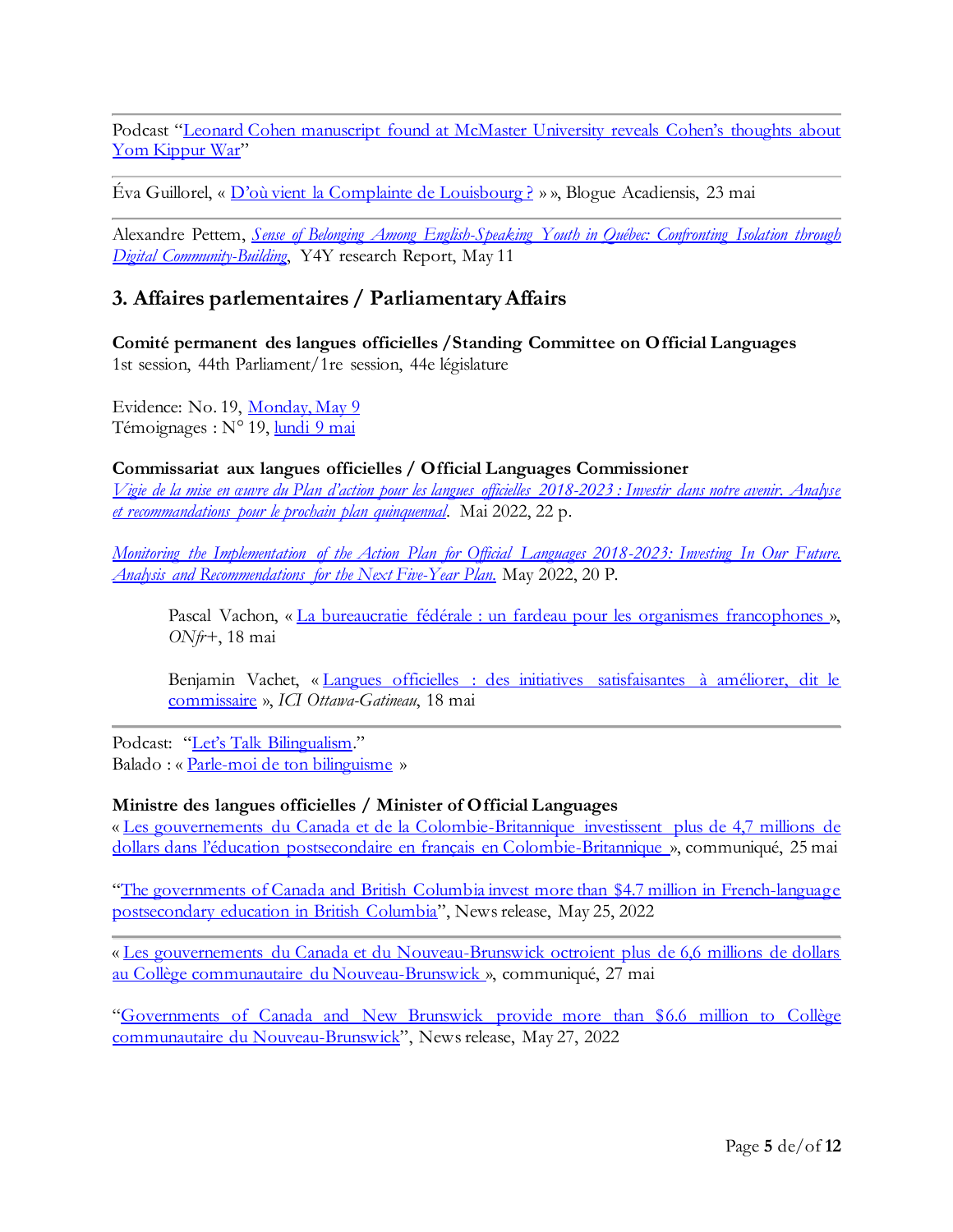#### <span id="page-5-0"></span>**Révision de la Loi sur les langues officielles / Official Languages Act Review**

Quebec Community Groups Network, "Brief to House of Commons [Standing Committee on Official](https://qcgn.ca/wp-content/uploads/2022/05/2022.05.16-C-13-Committee-Brief-Final-English.pdf)  LanguagesBill C-13, [An Act for the Substantive Equality of Canada's Official Languages](https://qcgn.ca/wp-content/uploads/2022/05/2022.05.16-C-13-Committee-Brief-Final-English.pdf)", May 2022, 43 p.

QCGN, "[Bill C-13 Weakens Federal Lifeline to English-speaking Quebec When it is Most](https://qcgn.ca/wp-content/uploads/2022/05/QCGN-Statement-on-C-13-2022.05.3176.pdf) Needed" Statement, May 31

<span id="page-5-1"></span>**Plan d'action pour les langues officielles / Action Plan for Official Languages** « [La ministre Petitpas Taylor donne le coup d'envoi aux consultations pancanadiennes sur le prochain](https://www.canada.ca/fr/patrimoine-canadien/nouvelles/2022/05/la-ministre-petitpas-taylor-donne-le-coup-denvoi-aux-consultations-pancanadiennes-sur-le-prochain-plan-daction-pour-les-langues-officielles.html)  [Plan d'action pour les langues officielles](https://www.canada.ca/fr/patrimoine-canadien/nouvelles/2022/05/la-ministre-petitpas-taylor-donne-le-coup-denvoi-aux-consultations-pancanadiennes-sur-le-prochain-plan-daction-pour-les-langues-officielles.html) », communiqué, 24 mai

"[Minister Petitpas Taylor launches national consultations for the next Action](https://www.canada.ca/en/canadian-heritage/news/2022/05/minister-petitpas-taylor-launches-national-consultations-for-the-next-action-plan-for-official-languages.html) Plan for Official [Languages](https://www.canada.ca/en/canadian-heritage/news/2022/05/minister-petitpas-taylor-launches-national-consultations-for-the-next-action-plan-for-official-languages.html)", News release, May 24, 2022

- Site web[: Consultations pancanadiennes sur les langues officielles 2022](https://www.canada.ca/fr/patrimoine-canadien/campagnes/consultation-langues-officielles-2022.html)
- Website: [2022 Cross-Canada Official Languages Consultations](https://www.canada.ca/en/canadian-heritage/campaigns/consultation-official-languages-2022.html)

« [Début des consultations sur le Plan d'action pour les langues officielles](https://l-express.ca/langues-officielles-immigration-francais-quebec-charles-camilla-monarchie/) », *L'express*, 20 mai

Émilie Bergeron, « [Ottawa donne le coup d'envoi à des consultations sur les langues officielles](https://www.ledroit.com/2022/05/24/ottawa-donne-le-coup-denvoi-a-des-consultations-sur-les-langues-officielles-10264e5d2c4abf0c55dea93d310079c7) », *Le Droit,* 24 mai

FCFA, « [Déclaration concernant les consultations pour le prochain plan d'action pour les langues](https://fcfa.ca/declaration-concernant-les-consultations-pour-le-prochain-plan-daction-pour-les-langues-officielles/)  [officielles](https://fcfa.ca/declaration-concernant-les-consultations-pour-le-prochain-plan-daction-pour-les-langues-officielles/) », communiqué, 24 mai

Pascal Vachon, « [Les Canadiens invités à donner leur opinion sur les langues officielles](https://onfr.tfo.org/canadiens-opinion-consultations-plan-action-langues-officielles/) », *ONfr+*, 24 mai

Stéphanie Chouinard, « [Plan d'action sur les langues officielles: la charrue avant les bœufs](https://www.acadienouvelle.com/chroniques/2022/05/25/plan-daction-sur-les-langues-officielles-la-charrue-avant-les-boeufs/) », *Acadie Nouvelle*, 25 mai

Guillaume Deschênes-Thériault, « [Des consultations sur le tard pour les langues officielles](https://francopresse.ca/op-eds/des-consultations-sur-le-tard-pour-les-langues-officielles/) », *Francopresse*, 25 mai

« [Une francophonie diverse](https://ici.radio-canada.ca/info/videos/media-8614778/une-francophonie-diverse) », *Radio-Canada*, 24 mai

#### <span id="page-5-2"></span>**Varia**

Statistiques Canada, « Enquête sur la population de langue officielle en situation minoritaire (EPLOSM) »

- https://www.statcan.gc.ca/fr/enquete/menages/5355
- https://www.statcan.gc.ca/sites/default/files/language-minority-fra.pdf

Statistics Canada, "Survey on the Official Language Minority Population (SOLMP)"

- https://www.statcan.gc.ca/en/survey/household/5355
- https://www.statcan.gc.ca/sites/default/files/language-minority-eng.pdf

FCFA, « <u>L'enquête postcensitaire : ca compte pour vous</u>, ca compte pour la francophonie ! », communiqué, 16 mai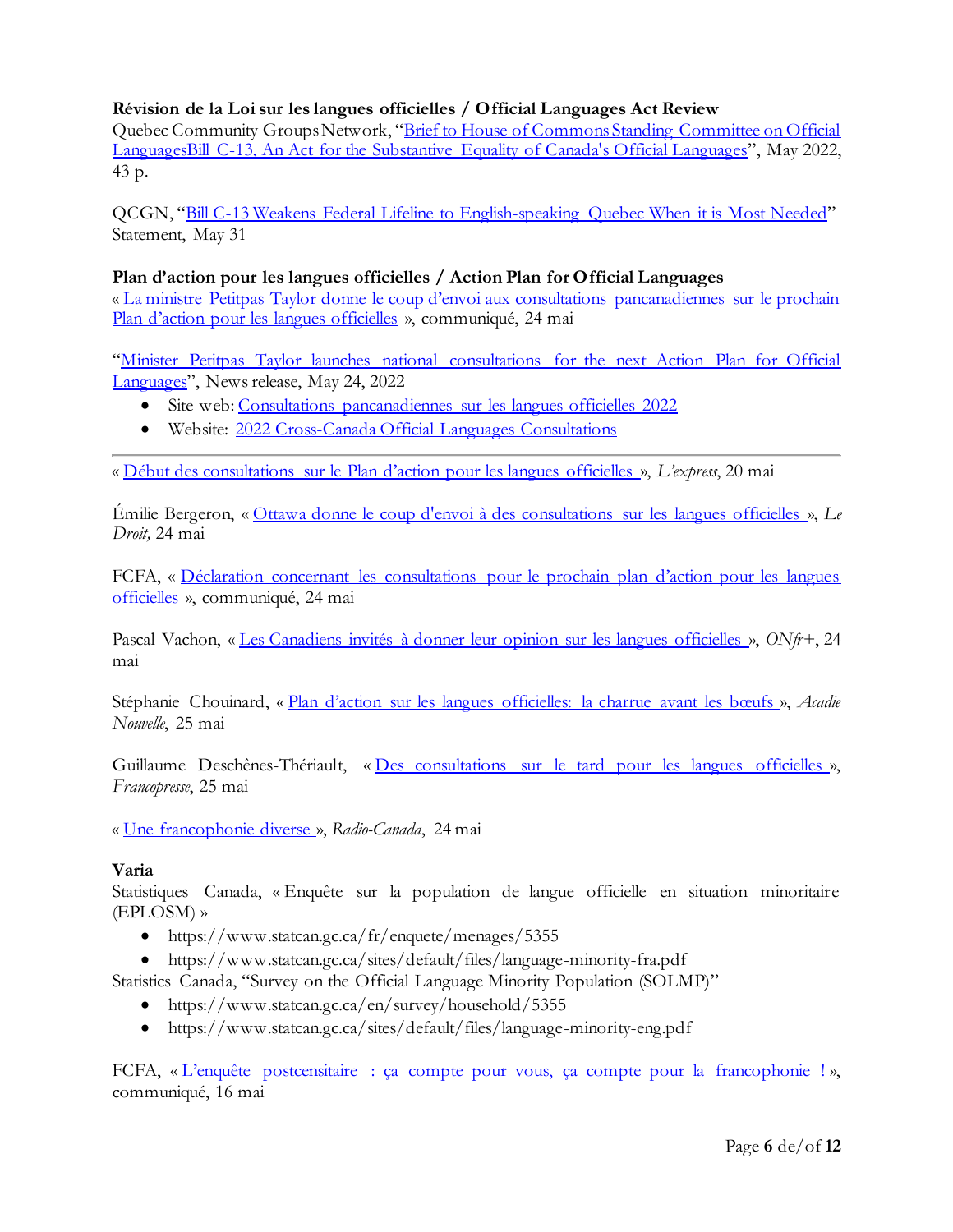ACF, « [L'enquête postcensitaire : ça compte](https://www.fransaskois.sk.ca/content/acf/gsDisplayNews/show/menu_id/65/id/589) », communiqué, 16 mai

Conseil du Réseau des champions des langues officielles en collaboration avec Services publics et Approvisionnement Canada.

Vidéo *[Donner le ton en matière de langues officielles](https://www.youtube.com/watch?v=ajbr_51574E)* 

Council of the Network of Official Languages Champions in collaboration with Public Services and Procurement Canada.

Video *[Setting the Tone for Official Languages](https://www.youtube.com/watch?v=YKbx8FBJECY)*

Ericka Muzzo, « [Un sommet sur l'économie en francophonie minoritaire se tiendra cet automne](https://francopresse.ca/2022/05/24/un-sommet-sur-leconomie-en-francophonie-minoritaire-se-tiendra-cet-automne/) », *Francopresse*, 24 mai

# <span id="page-6-0"></span>**4. Revue de presse / Press Review**

#### <span id="page-6-1"></span>**Patrimoine documentaire / Documentary Heritage**

Simon Deschamps, « [Quatre grands projets archivistiques pour la Société historique de Saint-](https://ici.radio-canada.ca/nouvelle/1884373/archives-subvention-societe-historique-saint-boniface-manitoba-george-forest)[Boniface](https://ici.radio-canada.ca/nouvelle/1884373/archives-subvention-societe-historique-saint-boniface-manitoba-george-forest) », *ICI Manitoba*, 19 mai

Jacinthe Laforest, « [Salon du livre de l'ÎPÉ : la programmation grand public en livrera pour tous les](https://lavoixacadienne.com/culture/4034-salon-du-livre-de-l-ipe-la-programmation-grand-public-en-livrera-pour-tous-les-gouts)  [goûts](https://lavoixacadienne.com/culture/4034-salon-du-livre-de-l-ipe-la-programmation-grand-public-en-livrera-pour-tous-les-gouts) », *La voix acadienne*, 18 mai

Jacinthe Laforest, « Salon du livr[e : Une programmation conçue pour les jeunes de l'Île](https://lavoixacadienne.com/culture/4036-salon-du-livre-une-programmation-concue-pour-les-jeunes-de-l-ile) », *La voix acadienne*, 20 mai

Jimmy Chabot, « Accès inédit aux archives [musicales franco-ontariennes](http://ici.radio-canada.ca/nouvelle/1884744/guy-madore-pierrette-madore-damien-robiraille-musique-franco-ontarien) », *ICI Nord de l'Ontario*, 21 mai

Stan Leveau-Vallier, « [La Bibliothèque publique de Toronto veut vous entendre!](https://l-express.ca/la-bibliotheque-publique-de-toronto-veut-vous-entendre/) », *L'express*, 28 mai

Jacinthe Laforest, « [Le Salon du livre de l'Î.](https://lavoixacadienne.com/culture/4050-le-salon-du-livre-de-l-i-p-e-est-a-nos-portes)-P.-É. est à nos portes », *La voix acadienne*, 31 mai

#### <span id="page-6-2"></span>**Autres thèmes / Other Themes**

#### <span id="page-6-3"></span>**Arts & culture**

Réseau.Presse, « [Les journaux de Réseau.Presse deviennent membres du Conseil national des](https://reseaupresse.media/les-journaux-de-reseau-presse-deviennent-membres-du-conseil-national-des-medias/)  [médias](https://reseaupresse.media/les-journaux-de-reseau-presse-deviennent-membres-du-conseil-national-des-medias/) », communiqué, 17 mai

Caroline Montpetit, « [Le douloureux théâtre du français au Canada](https://www.ledevoir.com/culture/theatre/712917/arts-le-douloureux-theatre-du-francais-au-canada) », *Le Devoir*, 19 mai

Bobby Therrien, « [Un nouveau festival à Edmundston cet été](https://www.acadienouvelle.com/actualites/2022/05/19/un-nouveau-festival-a-edmundston-cet-ete/) », *Acadie Nouvelle*, 19 mai

Simon Lefranc, « [Le rire franco-ontarien aux deux rives](https://onfr.tfo.org/releve-franco-ontarienne-humour-ontario/) », *ONfr+*, 19 mai

« [Le Festival acadien de Caraquet : 60 artistes pour ses 60 ans !](https://artsetculture.ca/le-festival-acadien-de-caraquet-60-artistes-pour-ses-60-ans/) », communiqué, 21 mai

Soufiane Chakkouche, « [La voie du poète Paul Savoie](https://onfr.tfo.org/auteur-paul-savoie-rencontre-onfr-prix-champlain/) », *ONfr+*, 21 mai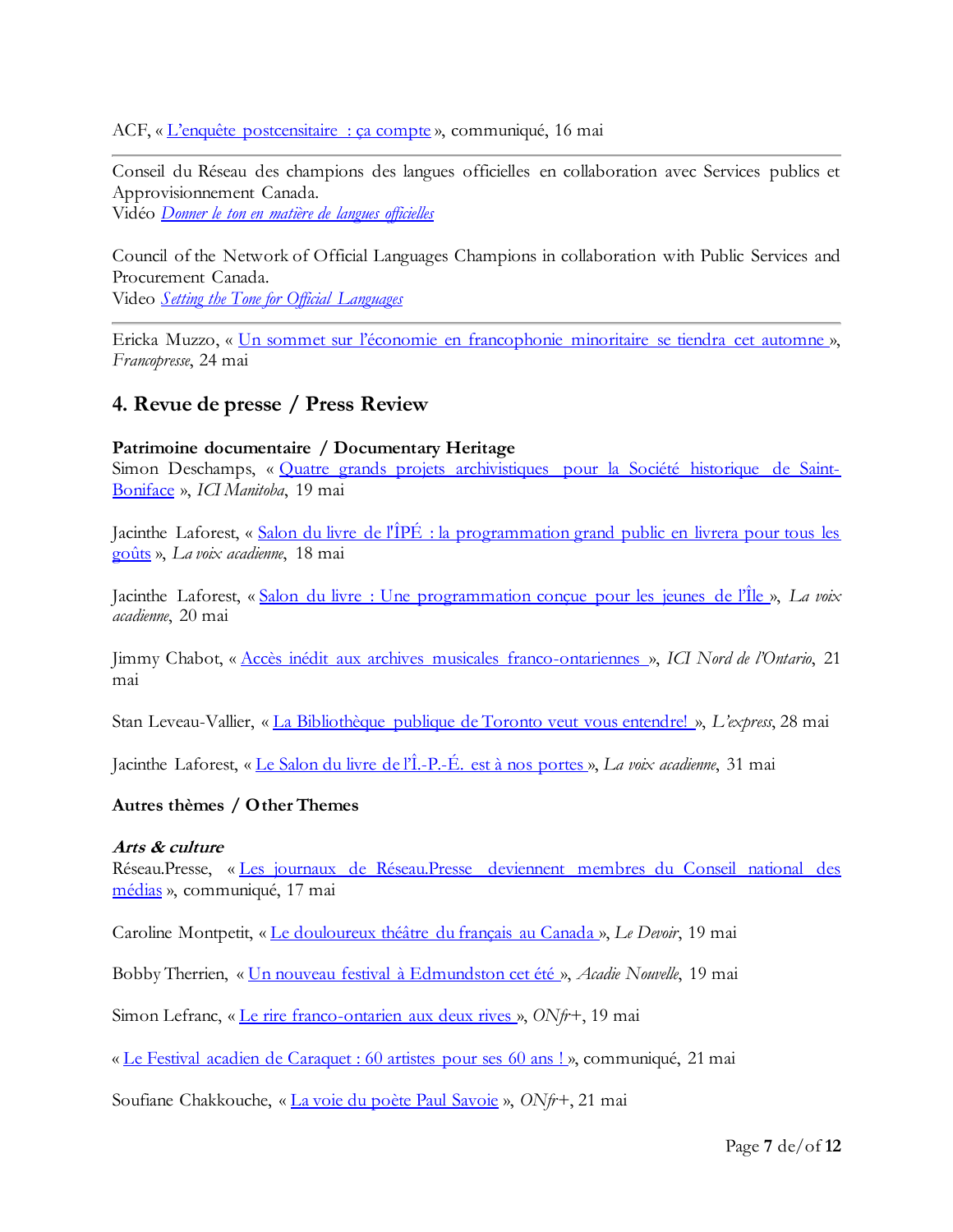« [Symphonie NB célèbre la culture française](https://www.acadienouvelle.com/arts-et-spectacles/2022/05/27/symphonie-nb-celebre-la-culture-francaise/) », *Acadie Nouvelle*, 27 mai

Sylvie Mousseau, « [La Virée portée par un](https://www.acadienouvelle.com/arts-et-spectacles/2022/05/27/la-viree-portee-par-un-vent-de-changement/) vent de changement », *Acadie Nouvelle*, 27 mai

Simon Lefranc, « [Robert Paquette, la fierté en héritage](https://onfr.tfo.org/robert-paquette-fierte-heritage) », *ONfr+*, 31 mai

#### <span id="page-7-0"></span>**Éducation post-secondaire/ Post Secondary Education**

Enora Paniez, « [Le campus Glendon ouvre ses portes pour Doors Open](https://l-express.ca/le-campus-glendon-ouvre-ses-portes-pour-doors-open-toronto/) », *L'express*, 16 mai

« [Les gouvernements investissent 6,6 millions \\$ dans trois projets du CCNB](https://www.acadienouvelle.com/actualites/2022/05/27/les-gouvernements-investissent-66-millions-dans-trois-projets-du-ccnb/) », *Acadie Nouvelle*, 27 mai

François Bergeron, « [Glendon: hommage à Alain Baudot, «le seigneur du manoir»](https://l-express.ca/glendon-hommage-a-alain-baudot-le-seigneur-du-manoir/) », *L'express*, 30 mai

Inès Rebei, « [La Laurentienne devant les tribunaux au moins jusqu'en septembre](https://onfr.tfo.org/la-laurentienne-4e-prolongation-processus-judiciaire-lacc/) », *ONfr+*, 30 mai

Justin Dupuis, « [Le CCNB travaille fort pour un nouvel édifice à Bathurst](https://www.acadienouvelle.com/actualites/2022/05/30/le-ccnb-travaille-fort-pour-un-nouvel-edifice-a-bathurst/) », *Acadie Nouvelle*, 30 mai

« [La pérennité du postsecondaire francophone](https://ici.radio-canada.ca/info/videos/1-8615325/la-perennite-postsecondaire-francophone) », *Radio-Canada*, 25 mai

Bienvenu Senga, « Sondage : une majorité de Franco-[Ontariens appuient l'Université de Sudbury](https://ici.radio-canada.ca/nouvelle/1885887/appui-universite-de-sudbury-francophone-enseignement-education-universitaire-sondage-ipsos) », *ICI Nord de l'Ontario*, 25 mai

#### <span id="page-7-1"></span>**Immigration**

Pascal Vachon, « [Lent départ pour l'immigration francophone au Canada en 2022](https://onfr.tfo.org/immigration-francophone-canada-2022-hors-quebec-ircc/) », *ONfr+*, 17 mai

#### <span id="page-7-2"></span>**Justice**

François Gravel, « [Justin Trudeau laisse \(encore!\) tomber les Acadiens](https://www.acadienouvelle.com/editoriaux/2022/05/17/justin-trudeau-laisse-encore-tomber-les-acadiens/) », *Acadie Nouvelle*, 17 mai

Roger Ouellette, « [Un affront politique](https://www.acadienouvelle.com/chroniques/2022/05/17/un-affront-politique/) », *Acadie Nouvelle*, 17 mai

Jean-François Boisvert, « [Cormier et Arseneault déçus de leur propre gouvernement](https://www.acadienouvelle.com/actualites/2022/05/17/lieutenante-gouverneure-cormier-et-arseneault-decus-de-leur-propre-gouvernement/) », *Acadie Nouvelle*, 17 mai

« Lieutenante-[gouverneure unilingue: la ministre Petitpas Taylor s'explique](https://www.acadienouvelle.com/actualites/2022/05/19/lieutentante-gouverneure-unilingue-la-ministre-petitpas-taylor-sexplique/) », *Acadie Nouvelle*, 19 mai

« [Une grosse erreur constitutionnelle](https://www.acadienouvelle.com/mon-opinion/2022/05/23/une-grosse-erreur-constitutionnelle/) » [lettre], *Acadie Nouvelle*, 23 mai

« [Le Réseau Justice en français de TNL sort le](https://ici.radio-canada.ca/ohdio/premiere/emissions/la-mouvee/segments/entrevue/402923/amour-lien-justice-association-information) Guide du droit de la famille », *Radio-Canada*, 25 mai

#### <span id="page-7-3"></span>**Patrimoine et histoire/ Heritage and History**

Simon Deschamps, « [La première année d'enseignement de Gabrielle Roy à Cardinal soulignée da](https://ici.radio-canada.ca/nouvelle/1885190/gabrielle-roy-enseignement-cardinal-musee-notre-dame-lourdes-manitoba-francophonie)ns [un musée](https://ici.radio-canada.ca/nouvelle/1885190/gabrielle-roy-enseignement-cardinal-musee-notre-dame-lourdes-manitoba-francophonie) », *ICI Manitoba*, 21 mai

Angélique Bernard [commissaire du Yukon], « Préserver l'h[istoire à la maison Taylor](https://auroreboreale.ca/preserver-lhistoire-a-la-maison-taylor) », *Aurore boréale*, 19 mai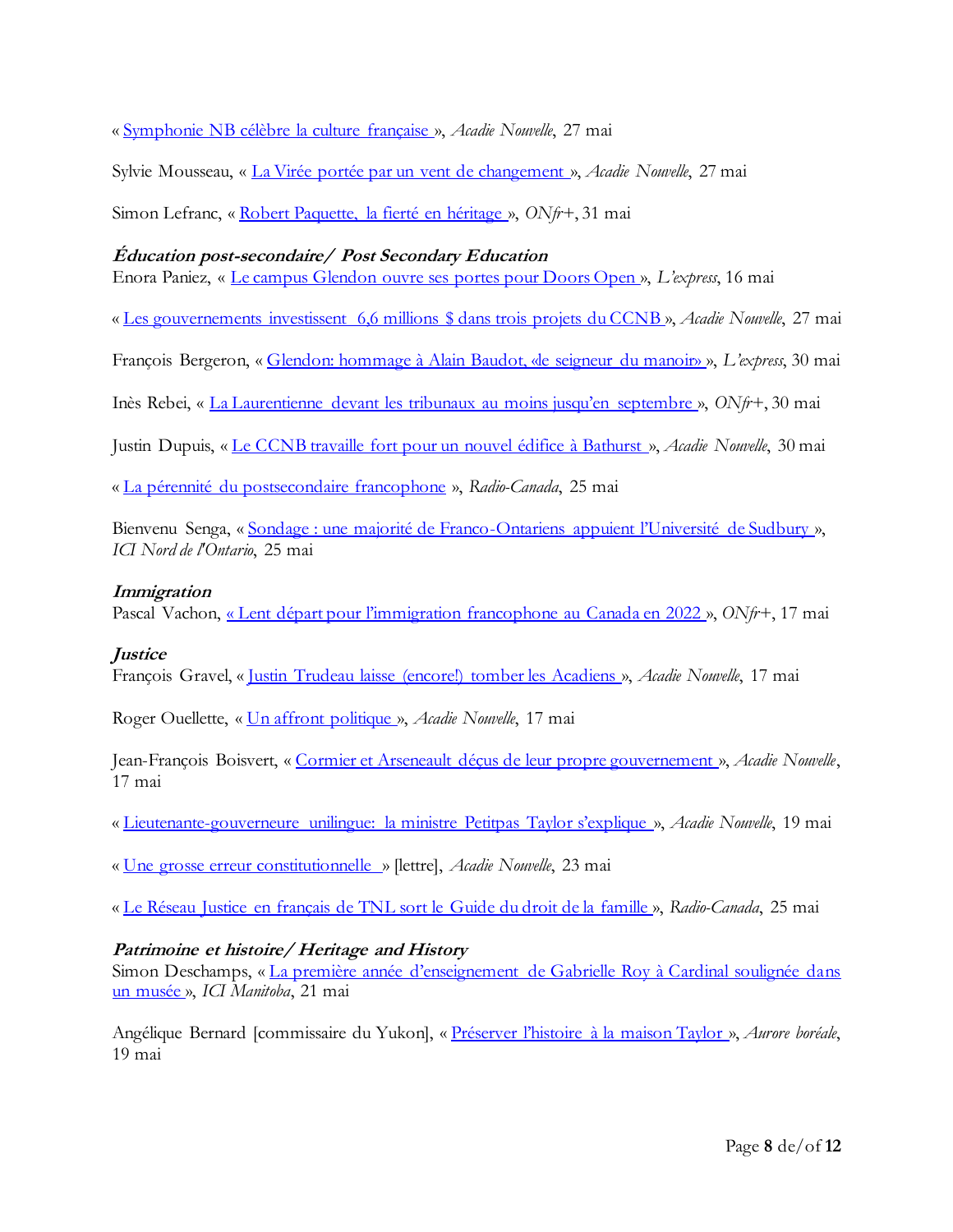Diego Elizondo, « [Le rôle du gouvernement dans la protection du patrimoine franco-ontarien](https://onfr.tfo.org/le-role-du-gouvernement-dans-la-protection-du-patrimoine-franco-ontarien/) », *ONfr+*, 21 mai

Chloé Liberge, « [L'Histoire des Premières Nations, de la maternelle à l'enseignement postsecondaire](https://lefranco.ab.ca/histoire-premiere-nations-centre-ressources-langue-francaise-cpf/) », *Le Franco*, 23 mai

Andréanne Joly, « [Grandeur, misère et résilience des musées du Nord de l'Ontario](https://l-express.ca/grandeur-misere-et-resilience-des-musees-du-nord-de-lontario/) », *L'express*, 23 mai

Annik Chalifour, « [La Fondation Sylvenie Lindor souligne le Patrimoine haïtien](https://l-express.ca/la-fondation-sylvenie-lindor-souligne-le-patrimoine-haitien/) », *L'express*, 24 mai

Mario Tardif, « [Les enseignants retraités soulignent l'apport considérable de la Congrégation Notre](https://www.acadienouvelle.com/actualites/2022/05/25/les-enseignants-retraites-soulignent-lapport-considerable-de-la-congregation-notre-dame/)-[Dame](https://www.acadienouvelle.com/actualites/2022/05/25/les-enseignants-retraites-soulignent-lapport-considerable-de-la-congregation-notre-dame/) », *Acadie Nouvelle*, 25 mai

Michel Lagacé, « [Notre patrimoine doit vivre. Et voici pourquoi](https://www.la-liberte.ca/2022/05/26/notre-patrimoine-doit-vivre-et-voici-pourquoi/) », *La Liberté*, 26 mai

Matthieu Cazalets, « Les doux souvenirs de [Gabrielle Roy l'enseignante](https://www.la-liberte.ca/2022/05/25/les-doux-souvenirs-de-gabrielle-roy-lenseignante/) », *La Liberté*, 25 mai

#### <span id="page-8-0"></span>**Politiques linguistiques / Linguistic policies**

#### <span id="page-8-1"></span>**Canada**

Laurence Martin, « [Les francophones moins représentés dans la haute fonction publique fédérale](https://ici.radio-canada.ca/nouvelle/1883960/francophones-sous-ministres-fonction-publique-federale) », *Radio-Canada*, 17 mai

Pascal Vachon, « [Manque de francophones dans la haute fonction publique : Ottawa avare de détails](https://onfr.tfo.org/francophones-haute-fonction-publique-ottawa-gouvernement-langues-officielles/) », *ONfr+*, 17 mai

Stéphane Rolland, « [Critiqué, le CN confirme qu'il cherche un administrateur francophone](https://www.ledroit.com/2022/05/20/critique-le-cn-confirme-quil-cherche-un-administrateur-francophone-98705a473c8728549c09e2824a56e498) », *Le Droit,* 20 mai

Pascal Vachon, « [Le français malmené au débat à la chefferie conservatrice](https://onfr.tfo.org/le-francais-malmene-au-debat-a-la-chefferie-conservatrice/) », *ONfr+*, 25 mai

Pascal Vachon, « [Le prochain président du CRTC sera bilingue, garantit Rodriguez](https://onfr.tfo.org/prochain-president-crtc-bilingue-pablo-rodriguez/à) », *ONfr+*, 31 mai

#### <span id="page-8-2"></span>**Ontario**

[Camille Gris Roy, «](https://ici.radio-canada.ca/nouvelle/1885595/sondage-francophones-ontario-elections-2022-ipsos) Sondage : le français en déclin selon une majorité de Franco-Ontariens », *ICI Toronto*, 24 mai

[Rudy Chabannes, «](https://onfr.tfo.org/affaires-francophones-quatre-ans-dombre-et-de-lumiere/) Affaires francophones : quatre ans d'ombre et de lumière », *ONfr+*, 31 mai

#### <span id="page-8-3"></span>**Québec/ Québec**

Robert Leckey, « [Loi 96 : une atteinte à la justice et aux droits fondamentaux](https://policyoptions.irpp.org/fr/magazines/may-2022/loi-96-droits-fondamentaux/) », *Options politiques*, 20 mai

"[La Pêche protesters against Bill 96 call for a 'more inclusive' Quebec](https://www.cbc.ca/news/canada/ottawa/bill-96-la-peche-1.6461408)", *CBC Ottawa*, May 21

« [Des résidents de La Pêche manifestent contre le projet de loi 96](https://ici.radio-canada.ca/nouvelle/1884986/manifestation-la-peche-contre-projet-de-loi-96) », *ICI Ottawa-Gatineau,* 20 mai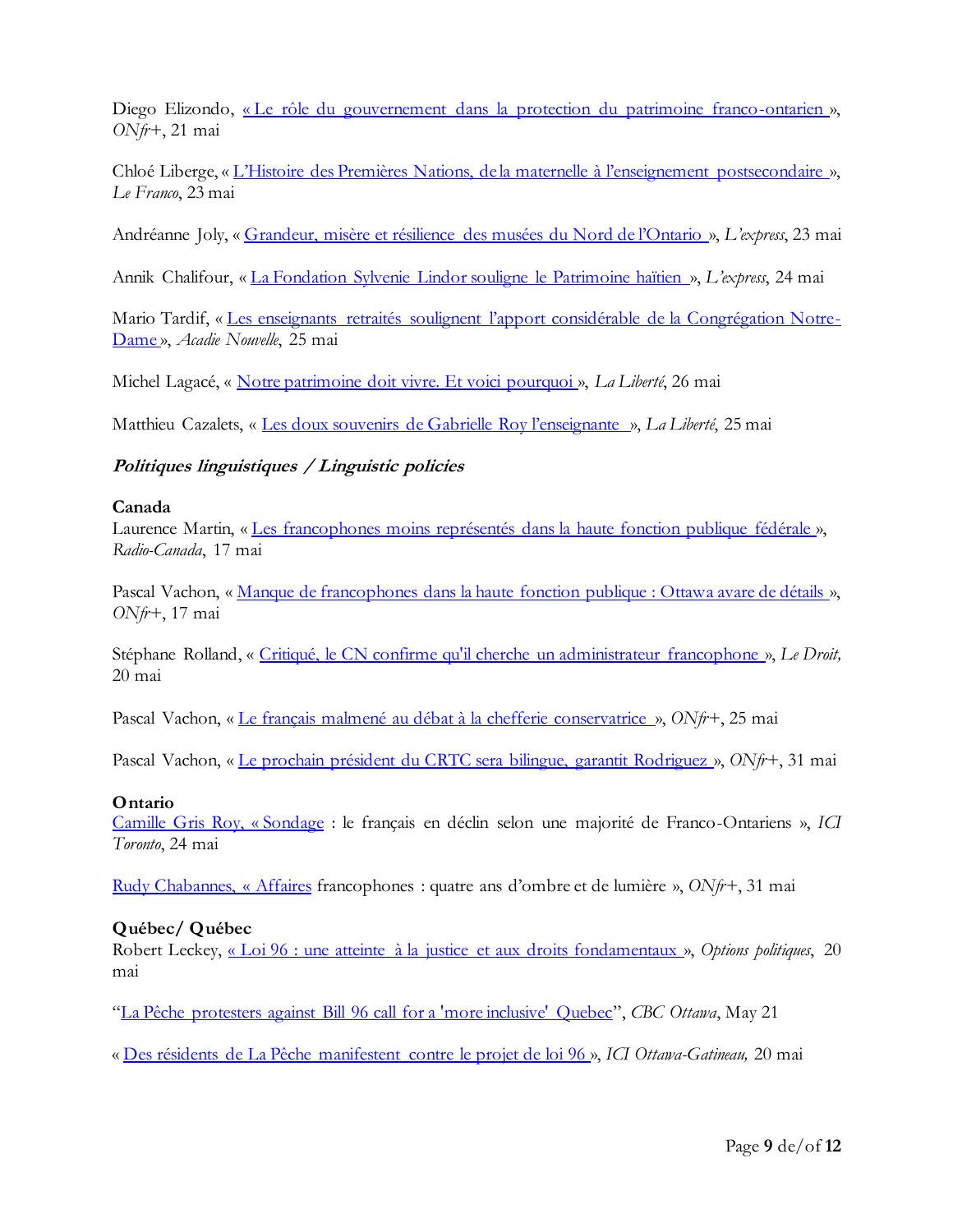Jocelyne Richer, « Malgré [l'opposition, la loi 96 sur la promotion de la langue française adoptée](https://www.ledroit.com/2022/05/24/malgre-lopposition-la-loi-96-sur-la-promotion-de-la-langue-francaise-adoptee-08bcf91c122e6f7dddd4d842c75c963f) », *Le Droit,* 24 mai

Verity Stevenson, "[Quebec adopts Bill 96 French language reforms amid concerns for anglophone,](https://www.cbc.ca/news/canada/montreal/bill-96-vote-law-1.6463965)  [Indigenous rights](https://www.cbc.ca/news/canada/montreal/bill-96-vote-law-1.6463965)", *CBC*, May 24

Pascal Vachon, « [Loi 96 : Trudeau n'écarte pas une intervention du fédéral](https://onfr.tfo.org/loi-96-justin-trudeau-intervention-federal-loi-101-legault/) », *ONfr+*, 24 mai

QCGN, "[Statement by The Honourable Marlene Jennings, P.C. President of the Quebec Community](https://qcgn.ca/wp-content/uploads/2022/05/statement-on-adooption-FINAL31.pdf)  [Groups Network on the Adoption of Bill 96](https://qcgn.ca/wp-content/uploads/2022/05/statement-on-adooption-FINAL31.pdf)", May 24

Frédéric Lacroix-Couture, « [Ottawa pourrait participer à une contestation judiciaire contre la loi 96](https://www.ledroit.com/2022/05/25/ottawa-pourrait-participer-a-une-contestation-judiciaire-contre-la-loi-96-1543de0283b2adf4263abadf67adf412) », *Le Droit,* 25 mai

"[Hundreds of protesters in Montreal protest Quebec's Bill 96](https://montreal.ctvnews.ca/hundreds-of-protesters-in-montreal-protest-quebec-s-bill-96-1.5920740)", *CTV News*, May 27

Jérôme Melançon, « [Les contradictions de la loi 96](https://francopresse.ca/op-eds/les-contradictions-de-la-loi-96/) », *Francopresse*, 28 mai

"Montr[ealers rally against Bill 96, Quebec's French language reform"](https://montreal.citynews.ca/2022/05/27/montrealers-rally-against-bill-96-quebec-french-language/), *CTV news*, May 30

#### <span id="page-9-0"></span>**Varia**

Marianne Dépelteau, « [Les ainés, des acteurs clés négligés dans la construction identitaire](https://auroreboreale.ca/les-aines-des-acteurs-cles-negliges-dans-la-construction-identitaire/) », *Aurore boréale*, 25 mai

Jacinthe Laforest, « [Rencontrez Michelle Blanchard, responsable des langues officielles des Jeux du](https://lavoixacadienne.com/voir-plus/sports/4043-rencontrez-michelle-blanchard-responsable-des-langues-officielles-des-jeux-du-canada-de-2023)  [Canada de 2023](https://lavoixacadienne.com/voir-plus/sports/4043-rencontrez-michelle-blanchard-responsable-des-langues-officielles-des-jeux-du-canada-de-2023) », *La voix acadienne*, 26 mai

FCFA, « Élections au CA de la FCFA : 18 candidatures à l'image d'une francophonie moderne et [diversifiée](https://fcfa.ca/elections-au-ca-de-la-fcfa-18-candidatures-limage-dune-francophonie-moderne-et-diversifiee/) », communiqué, 30 mai

#### <span id="page-9-1"></span>**Provinces et territoires / Provinces and Territories**

#### <span id="page-9-2"></span>**Alberta**

ACFA, « [Premier lever officiel du drapeau franco-albertain/queer](https://acfa.ab.ca/index-main/20220517-communique-premier-lever-officiel-du-drapeau-franco-albertain-queer/) », communiqué, 17 mai

Axel Tardieu, « [Les conseils scolaires francophones testeront finalement le programme scolaire](https://ici.radio-canada.ca/nouvelle/1884182/education-alberta-programme-scolaire-francophonie-conseils)  [albertain](https://ici.radio-canada.ca/nouvelle/1884182/education-alberta-programme-scolaire-francophonie-conseils) », *ICI Alberta*, 17 mai

ACFA, « [Renouvellement : service concerté de planifications stratégiques](https://acfa.ab.ca/index-main/20220518-communique-renouvellement-service-concerte-de-planifications-strategiques/) », communiqué, 18 mai

Mehdi Mehenni, « [Des leaders de la francophonie ne garderont pas un bon souvenir de l'ère Kenney](https://lefranco.ab.ca/leaders-communaute-francophone-albertaine-decus-par-jason-kenney/) », *Le Franco*, 26 mai

Mehdi Mehenni, « L'après[-Kenney : entre doutes et scepticisme](https://lefranco.ab.ca/apres-demission-jason-kenney-pcu-scepticisme-communaute-francophone/) », *Le Franco*, 27 mai

Vienna Doell, « [L'insécurité linguistique chez les professionnels de la santé](https://lefranco.ab.ca/insecurite-linguistique-professionels-sante-alberta-dr-durand-moreau/) », *Le Franco*, 30 mai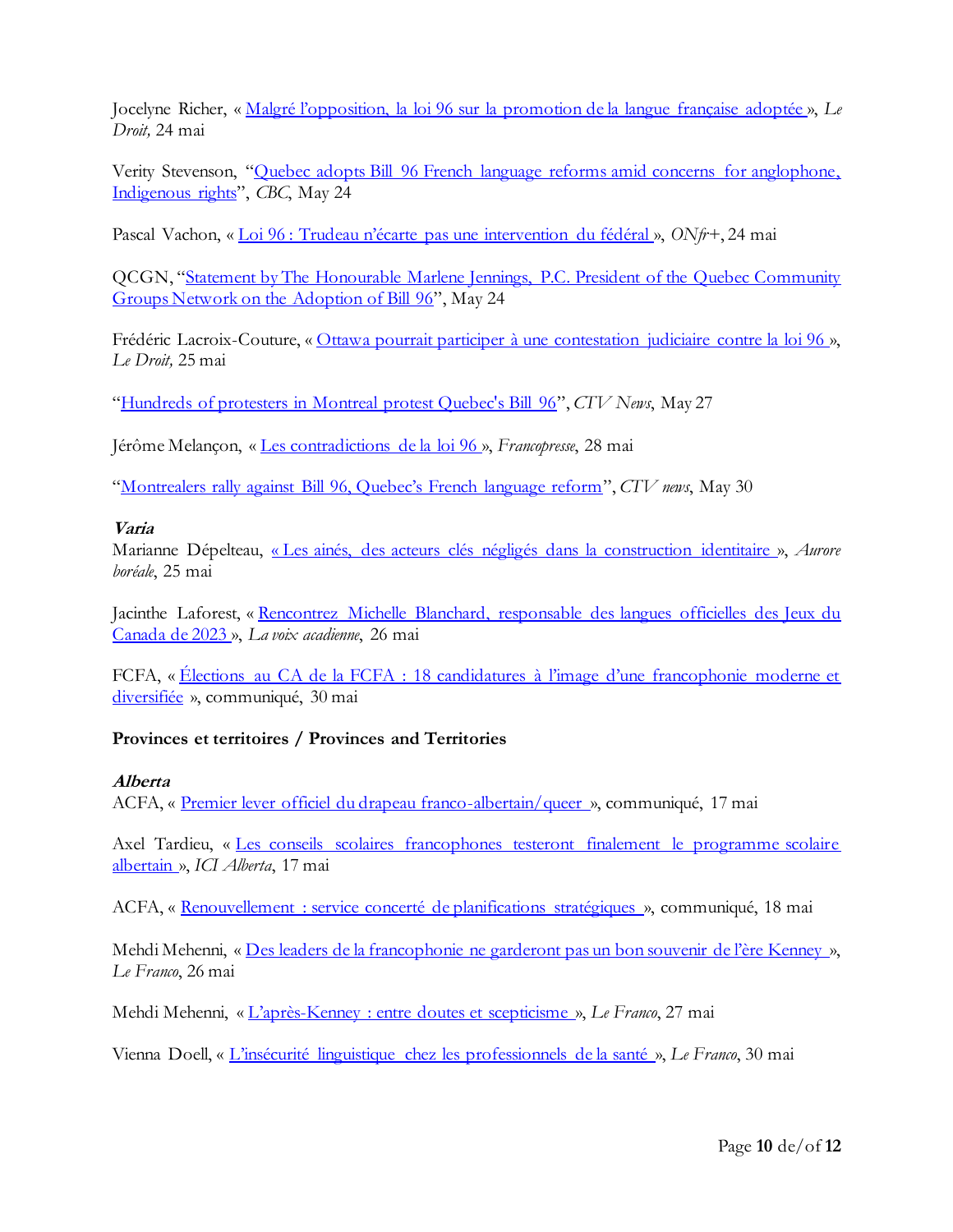#### <span id="page-10-0"></span>**Colombie-Britannique / British Columbia**

Phare Ouest, « [Entrevue avec Pierre Gallant : la maison de la francophonie et le plan Broadway](https://ici.radio-canada.ca/ohdio/premiere/emissions/phare-ouest/segments/entrevue/402183/pierre-gallant-corridor-broadway-skytrain-travaux-maison-francophonie-septieme-avenue-7e) », *BC Radio*

#### <span id="page-10-1"></span>**Nouveau-Brunswick / New Brunswick**

« [La FJFNB, premier organisme récipiendaire de la médaille Camille-Antoine-Richard](https://snacadie.org/communications/communiques-de-presse/309-la-fjfnb-premier-organisme-recipiendaire-de-la-medaille-camille-antoine-richard) », Communiqué, 16 mai

Sébastien Lachance, « Forum à Petit-[Rocher: des données préoccupantes pour l'avenir du français](https://www.acadienouvelle.com/actualites/2022/05/18/forum-a-petit-rocher-des-donnees-preoccupantes-pour-lavenir-du-francais-au-n-b/) », *Acadie Nouvelle*, 18 mai

Jean-François Boisvert, « [Le français gagnant de la réforme municipale](https://www.acadienouvelle.com/actualites/2022/05/20/mettre-en-valeur-la-langue-pour-les-entites-majoritairement-francophones/) », *Acadie Nouvelle*, 20 mai

« [Collation des grades: l'UMCS honore deux artistes de la Péninsule acadienne](https://www.acadienouvelle.com/actualites/2022/05/24/collation-des-grades-lumcs-honore-deux-artistes-de-la-peninsule-acadienne/) », *Acadie Nouvelle*, 24 mai

« [Comment améliorer la formation en français langue seconde?](https://www.acadienouvelle.com/actualites/2022/05/24/comment-ameliorer-la-formation-en-francais-langue-seconde/) », *Acadie Nouvelle*, 24 mai

Alexandre Boudreau, « [Réforme de l'immersion française: le recrutement d'enseignants sera de mise](https://www.acadienouvelle.com/actualites/2022/05/24/reforme-de-limmersion-francaise-le-recrutement-denseignants-sera-de-mise/) ». *Acadie Nouvelle*, 24 mai

Damien Dauphin, « [La secrétaire générale de l'Organisation internationale de la Francophonie en visite](https://francopresse.ca/2022/05/24/la-secretaire-generale-de-lorganisation-internationale-de-la-francophonie-en-visite-au-nouveau-brunswick/)  [au Nouveau-Brunswick](https://francopresse.ca/2022/05/24/la-secretaire-generale-de-lorganisation-internationale-de-la-francophonie-en-visite-au-nouveau-brunswick/) », Le moniteur acadien, 24 mai

#### <span id="page-10-2"></span>**Ontario**

Sébastien Pierroz, « [Des promesses pour les francophones… e](https://www.ledroit.com/2022/05/16/des-promesses-pour-les-francophones-en-attendant-mieux-7a22f5b57fe25ec1f9744c0dfbbcd7ea)n attendant mieux », *Le Droit,* 16 mai

Pascal Vachon, « [Les libéraux accusés d'être divisés sur la question du français](https://onfr.tfo.org/liberaux-division-langue-francaise-loi-96-quebec/) », *ONfr+*, 16 mai

Lila Mouch, « [Mulroney attaquée de tous les côtés lors du débat en français](https://onfr.tfo.org/mulroney-debat-francophone-francais-ontarien-mulroney-simard-gelinas/) », *ONfr+*, 17 mai

Étienne Lajoie, « [De vifs échanges dans le débat en français en Ontario](https://www.ledevoir.com/societe/712440/de-vifs-echanges-dans-le-debat-en-francais-en-ontario) », *Le Devoir*

Pascale Béniel, « Débat en [français : l'éducation et le commissariat retiennent l'attention](https://ici.radio-canada.ca/nouvelle/1884098/francophonie-debat-mulroney-simard-gelinas) », *ICI Ottawa-Gatineau*, 18 mai

Natasha MacDonald-Dupuis, « [Doug Ford favori des Franco-Ontariens : que penser de ces résultats](https://ici.radio-canada.ca/nouvelle/1885332/doug-ford-favori-franco-ontariens-liberal-steven-del-duca-amanda-simard)  [surprenants?](https://ici.radio-canada.ca/nouvelle/1885332/doug-ford-favori-franco-ontariens-liberal-steven-del-duca-amanda-simard) », ICI Toronto, 22 mai

Émilie Pelletier, « [Les Francos condamnés à parler de francophonie?](https://www.ledroit.com/2022/05/22/les-francos-condamnes-a-parler-de-francophonie-7d07c93986d1135339b2b819f3efae8e) », *Le Droit,* 22 mai

Pascale Bréniel, « [Les partis réagissent au sondage sur les intentions de vote des Franco-Ontariens](https://ici.radio-canada.ca/nouvelle/1885173/chefs-partis-ontario-intention-vote) », *ICI Toronto*, 20 mai

François Bergeron, « [L'expansion du Centre francophone de Toronto ne ralentit pas](https://l-express.ca/lexpansion-du-centre-francophone-de-toronto-ne-ralentit-pas/) », *L'express*, 21 mai

Sébastien Pierroz, « [Un débat à l'image de quatre années tumultueuses](https://www.ledroit.com/2022/05/24/un-debat-a-limage-de-quatre-annees-tumultueuses-ca1f6f048768bd720864ec064fdd0944) », *Le Droit,* 24 mai